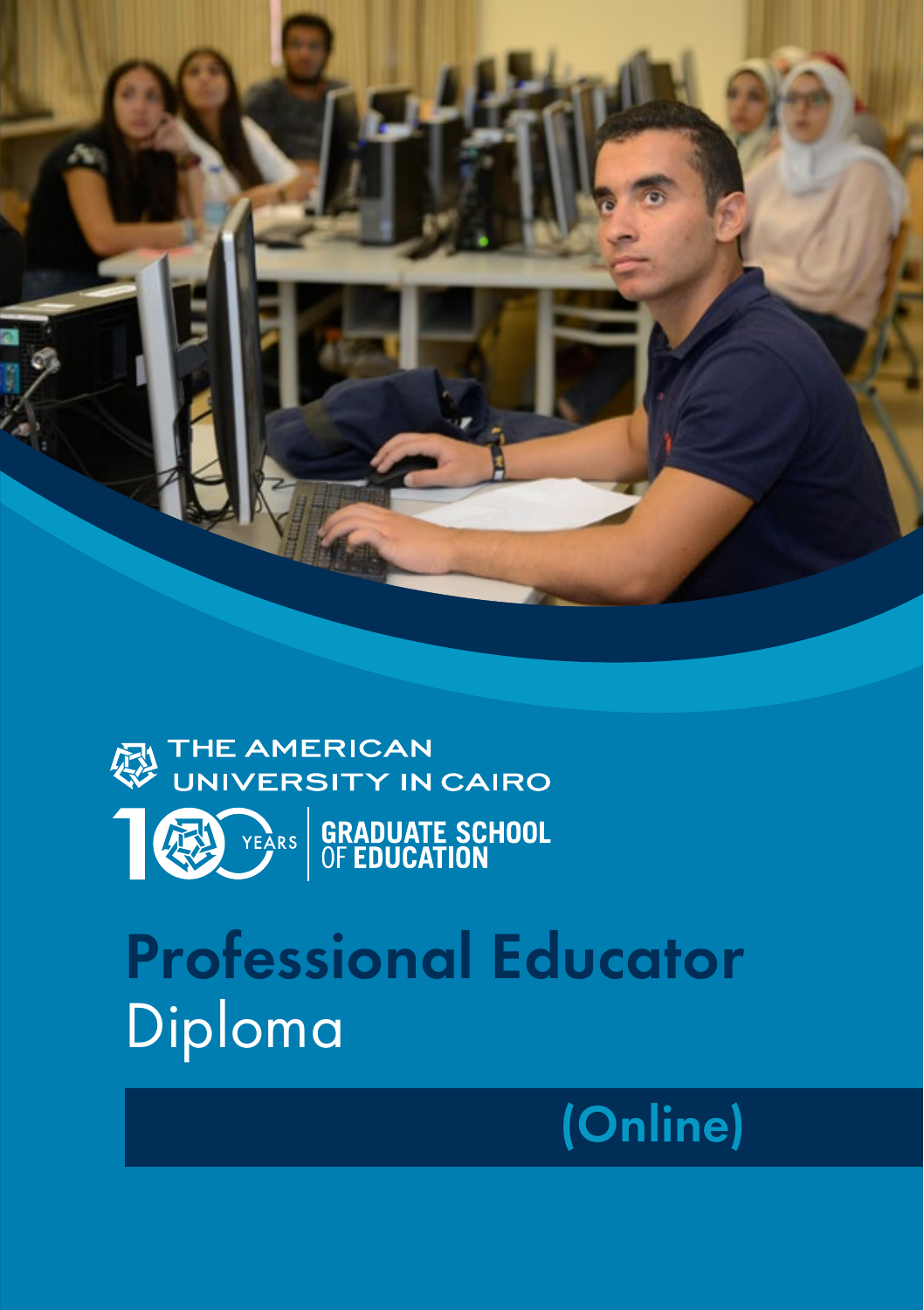## About the Professional Educator Diploma

The Professional Educator Diploma (PED) program is designed for educators, school owners, government supervisors and nongovernmental-organization educators who wish to develop themselves and their educational entities through studies that focus on Teaching Early Years Learners, Teaching with Technology, STEAM (Science, Technology, Engineering, Art and Math) and Educational Leadership. This diploma is also appropriate for professionals seeking a career change to education.

The program targets educators who want to make a difference in Egyptian and Arab education. Students enrolled in PED programs come from diverse backgrounds, which enhances classroom discussions and discoveries. Participants from private and public schools are connected by similar concerns and initiatives related to educational reform. Sharing, collaboration and diversity in the classroom endorse sustainable school development.

Depending on the professional diploma track, the number of courses ranges from five to six, with the courses covering theoretical and applied topics. Courses may be completed in three terms (intensive mode) or four terms (regular mode). Programs are offered year-round. Diplomas are awarded upon successful completion of all courses in the student's track of preference. A formal completion ceremony is held each December to recognize all diploma recipients.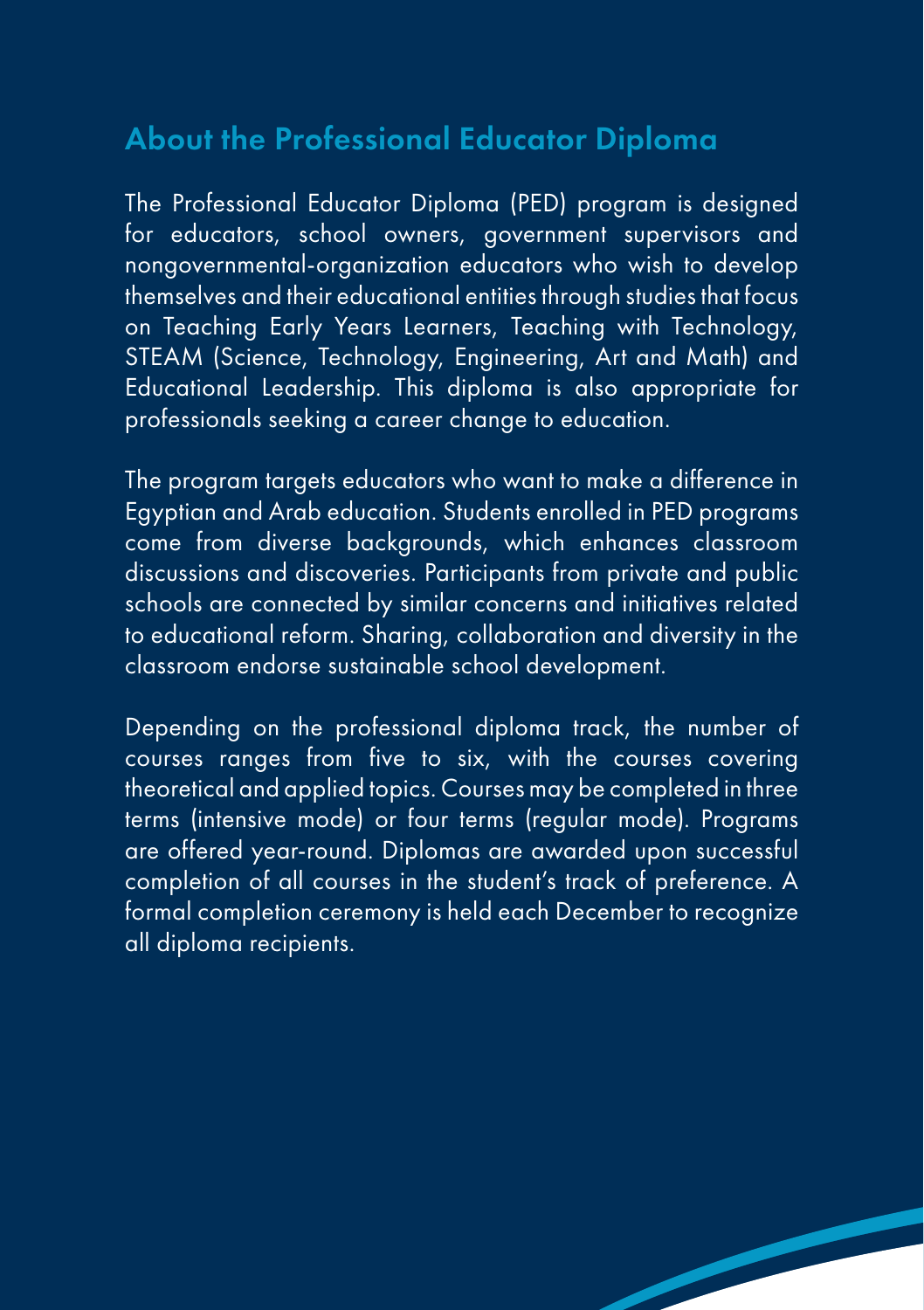## Benefits of Online Learning:

- Flexibility: We are committed to offering 100% of the learning experience online, allowing you to study anytime, anywhere.
- Experienced Faculty: All our instructors are highly qualified and experienced.
- High Quality: The Graduate School of Education (GSE) is an accredited entity that is widely recognized for its quality offerings.
- 24/7 Tech Support: Strong technical support is offered to maximize academic success.
- Lower Costs: Save on the costs of travel, commuting and accommodation.
- Networking and Collaboration: Interaction with professionals from varied backgrounds and locations is at your fingertips.

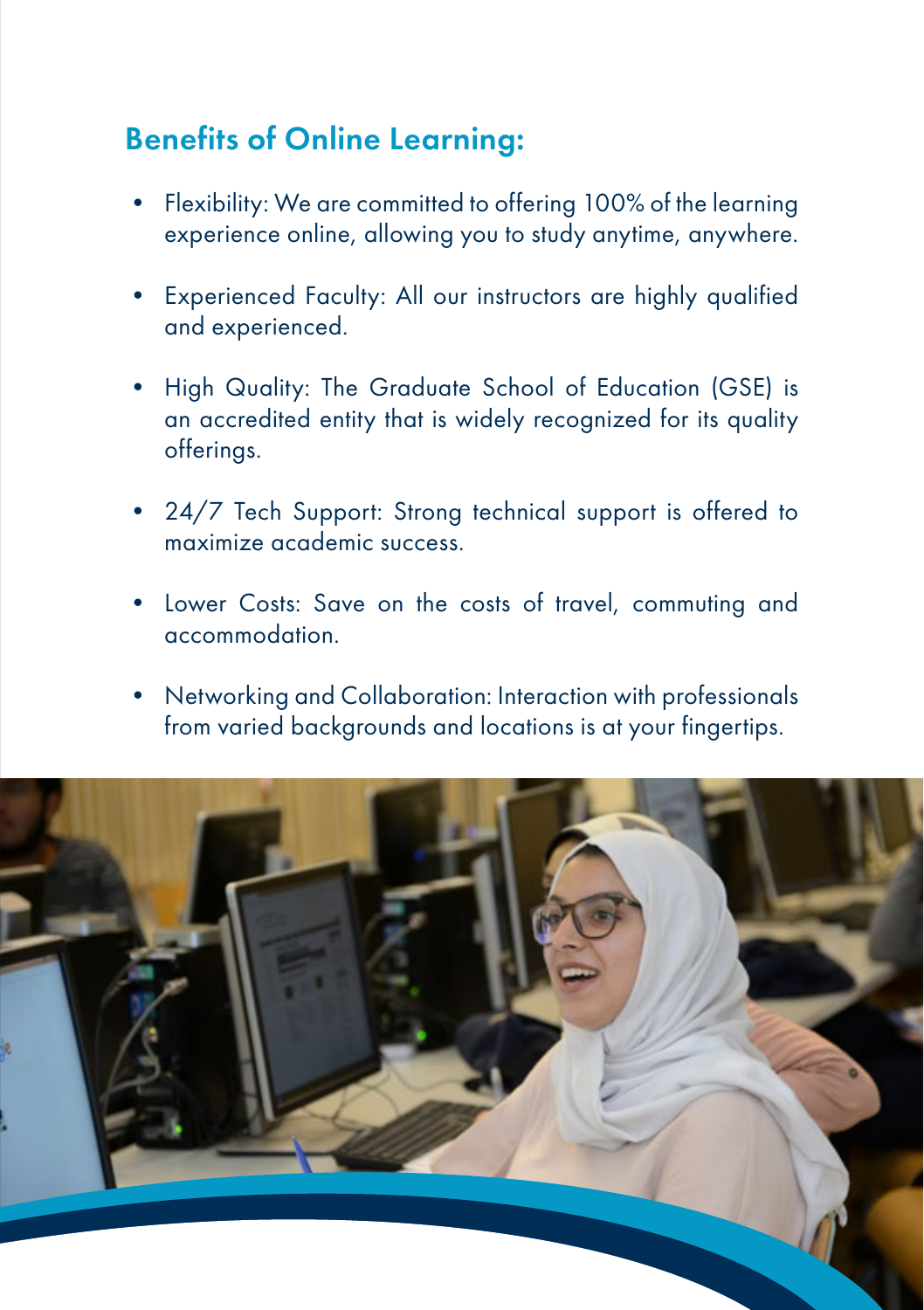## Modes and Duration

Each course can be offered in one of the two following modes, depending on sufficient enrollment:

- Regular: 12 weeks
- Intensive: 6 weeks, covering the same outcome of the regular mode but with more interaction online

## Educational Leadership (Online)

Professional Educator Diploma in Educational Leadership courses are designed to prepare school principals or leaders in pre-K and K-12 schools. Topics covered in the program include leadership theories, instructional leadership and assessment, professional capital, management versus leadership, technology for school management systems, as well as a fieldwork component. Course material is drawn from recent research articles and common standards.

### Courses

- EDL 501 Foundations of Educational Leadership
- EDL 502 Educational Leadership and School Management
- EDL 530 Instruction Leadership and Assessment
- EDL 550 Introduction to Technology for Educational Leaders
- EDL 560 Internship for Educational Leaders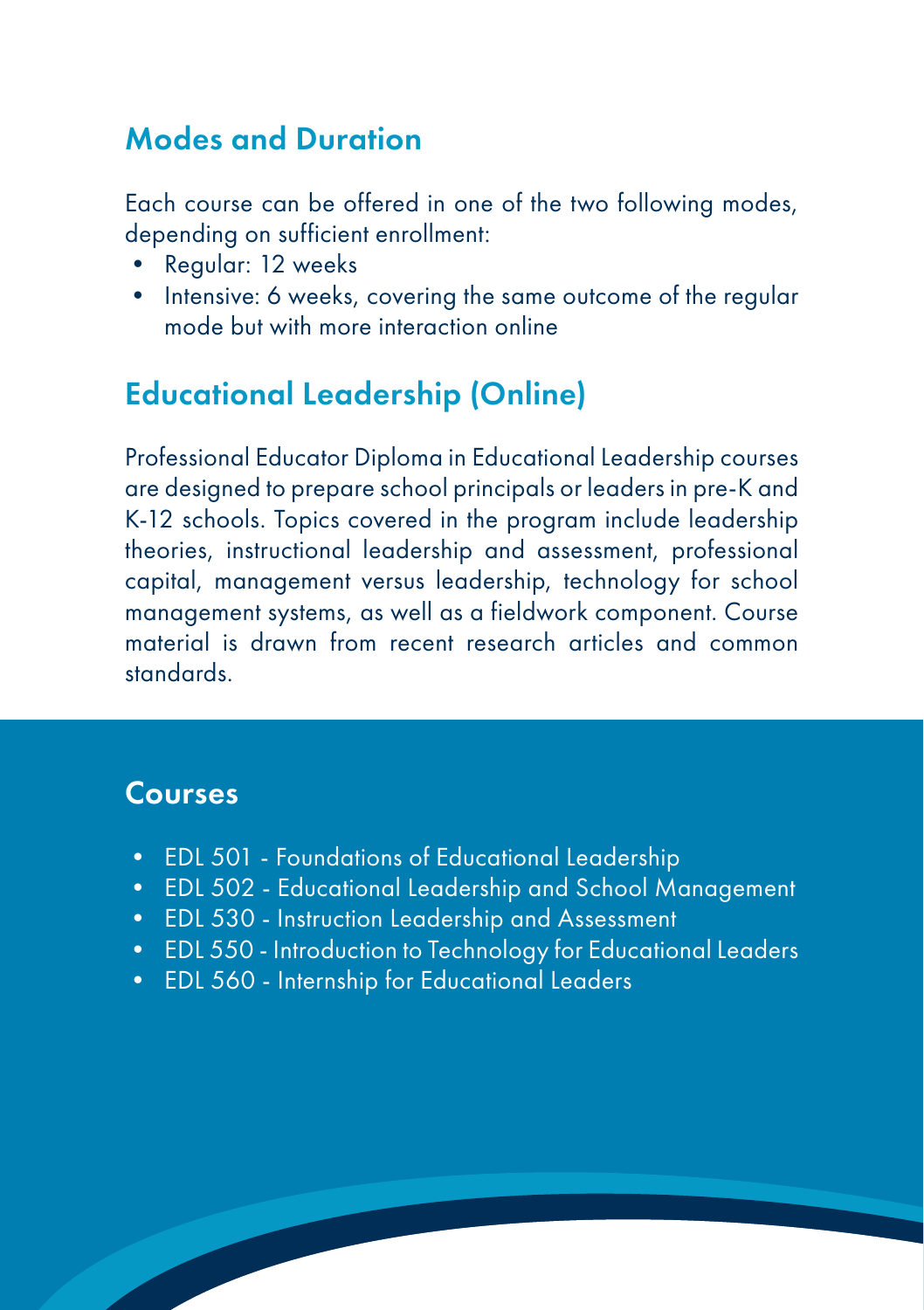## Teaching Early Years Learners (Online)

The PED in Teaching Early Years Learners assists participants in understanding and fostering the development of early learning skills in young children in the classroom, at home and within the community. Participants acquire knowledge and skills in the area of child development in relation to early years education, including methods of fostering early learning in different contexts, assessment, family and community involvement, as well as resources and technology. The program is designed for teachers of early learners in nurseries, kindergarten and primary school. The program includes a teaching practice component.

The standards that form the bases for these courses are drawn from the National Association for the Education of Young Children, the Association for Childhood Education International, TESOL International Association, the American Council on the Teaching of Foreign Languages and the International Literacy Association.

#### Courses

- CELE 511 Child Development and Learning Theory
- CELE 512 Teaching Strategies and Classroom Learning for Young Learners
- CELE 513 Assessment of Young Learners Learning
- CELE 514 Active Engagement for Learning for Young Learners
- CELE 515 Technology and Media for Learning for Young Learners
- CELE 516 Teaching Practicum for Differentiation of Classroom Instruction for Young Learners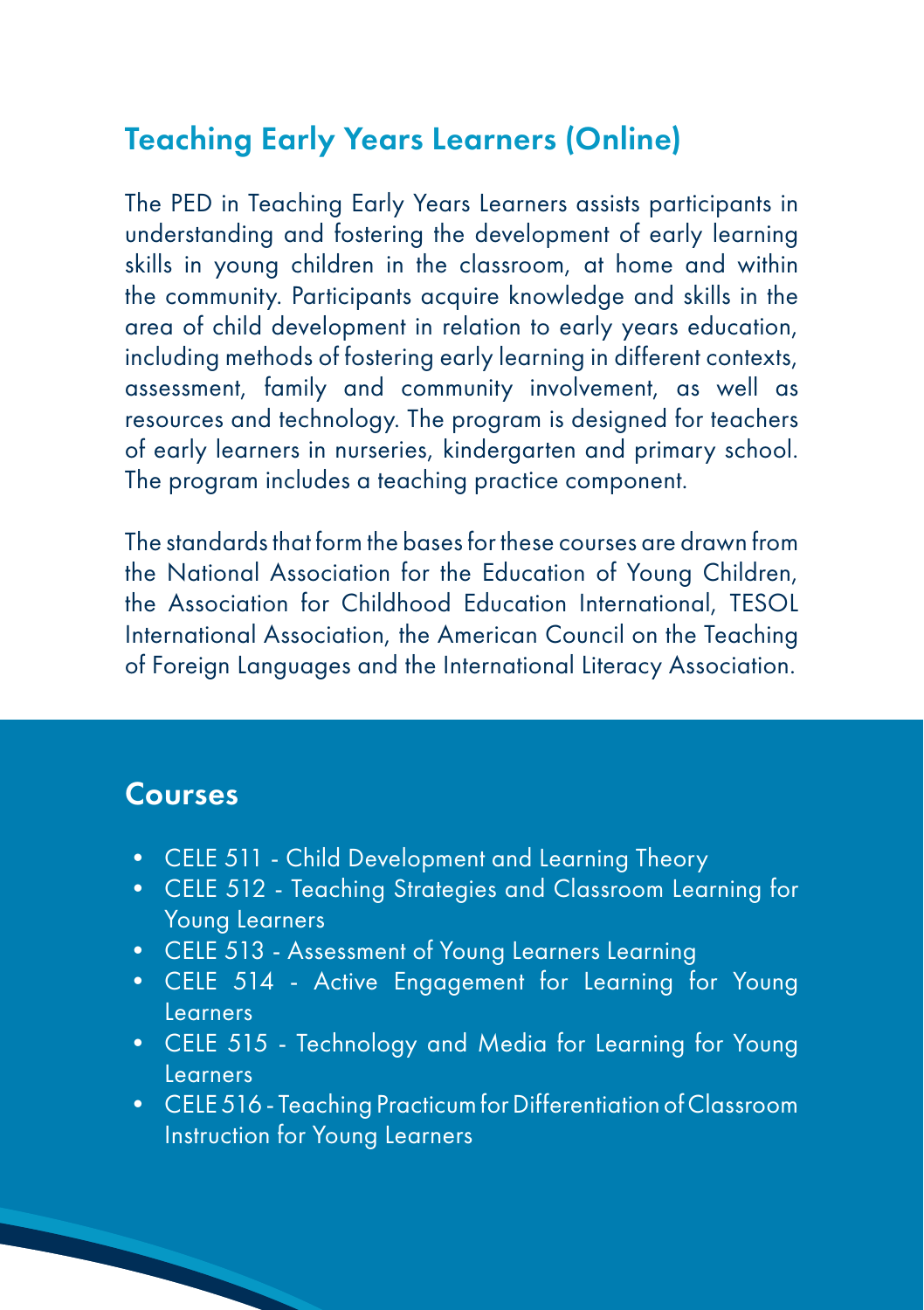## Science, Technology, Engineering, Art and Math - STEAM (Online)

The STEM/STEAM Educator Diploma is centered on the interdisciplinary approach for student learning, where rigorous academic concepts are coupled with real-world lessons. Implementing problem-based learning encourages students to apply science, technology, engineering, art and mathematics in contexts that make connections between school, community and work. The goal is to enhance the development of integrated STEAM pedagogy among educators, as well as unleash students' ability to innovate and become leaders of tomorrow's industries.

#### Courses

#### One Elective

- STM 500 How Children Learn Mathematics and Science
- STM 501 How Adolescents Learn Mathematics and Science

#### Required

- STM 502 Alternative Assessment for STEAM
- STM 503 Interdisciplinary Pedagogical Methods for STEAM
- STM 504 Engineering Design for Math and Science Learning
- STM 507 STEAM Practicum

#### One Elective

- STM505 Integrating the Arts into STEAM
- STM506 Technology for STEAM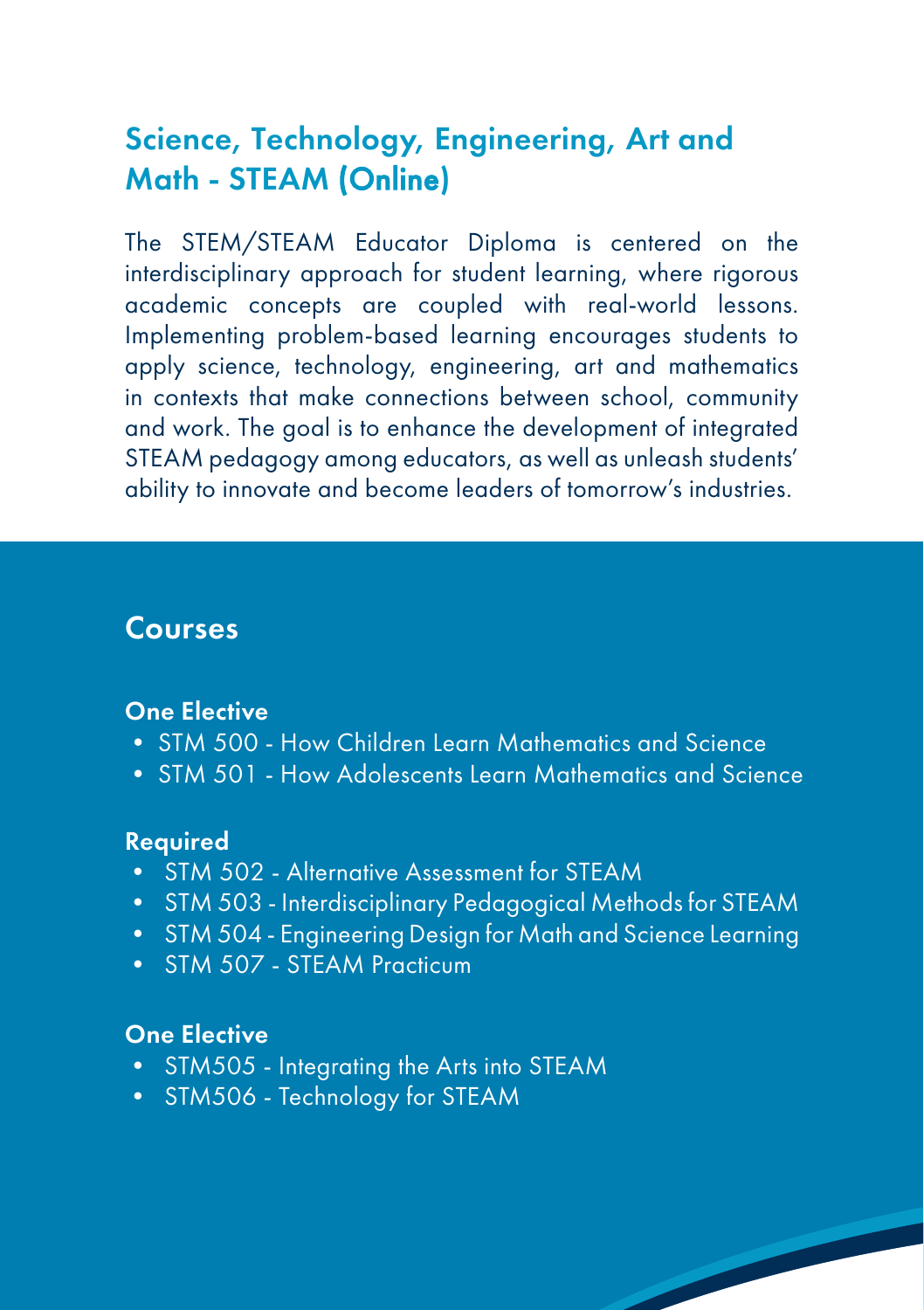## School-Based Professional Development for **Schools**

Transform your organization today!

As an administrator, have you considered encouraging a cohort of teachers (10 - 15) to join the online version of our professional development offerings?

Benefits of the Cohort Model:

- A visible impact at the school level
- Instructors focus on the unique characteristics and needs of your school
- Course materials and assignments tailored to your school's goals and objectives
- Flexibility for teachers to learn anytime, anywhere
- A community of teachers, supporting each other during and after professional development
- Supervisors and mentors remotely observe training and teaching engagement
- Group rates
- Additional Cohort-Model Services\*
- On-site observations and evaluation of course impact on classroom practices
- Coaching and mentoring teachers during post-training implementation stages, remotely or on-site

\* Additional services are offered on demand and at additional fees.